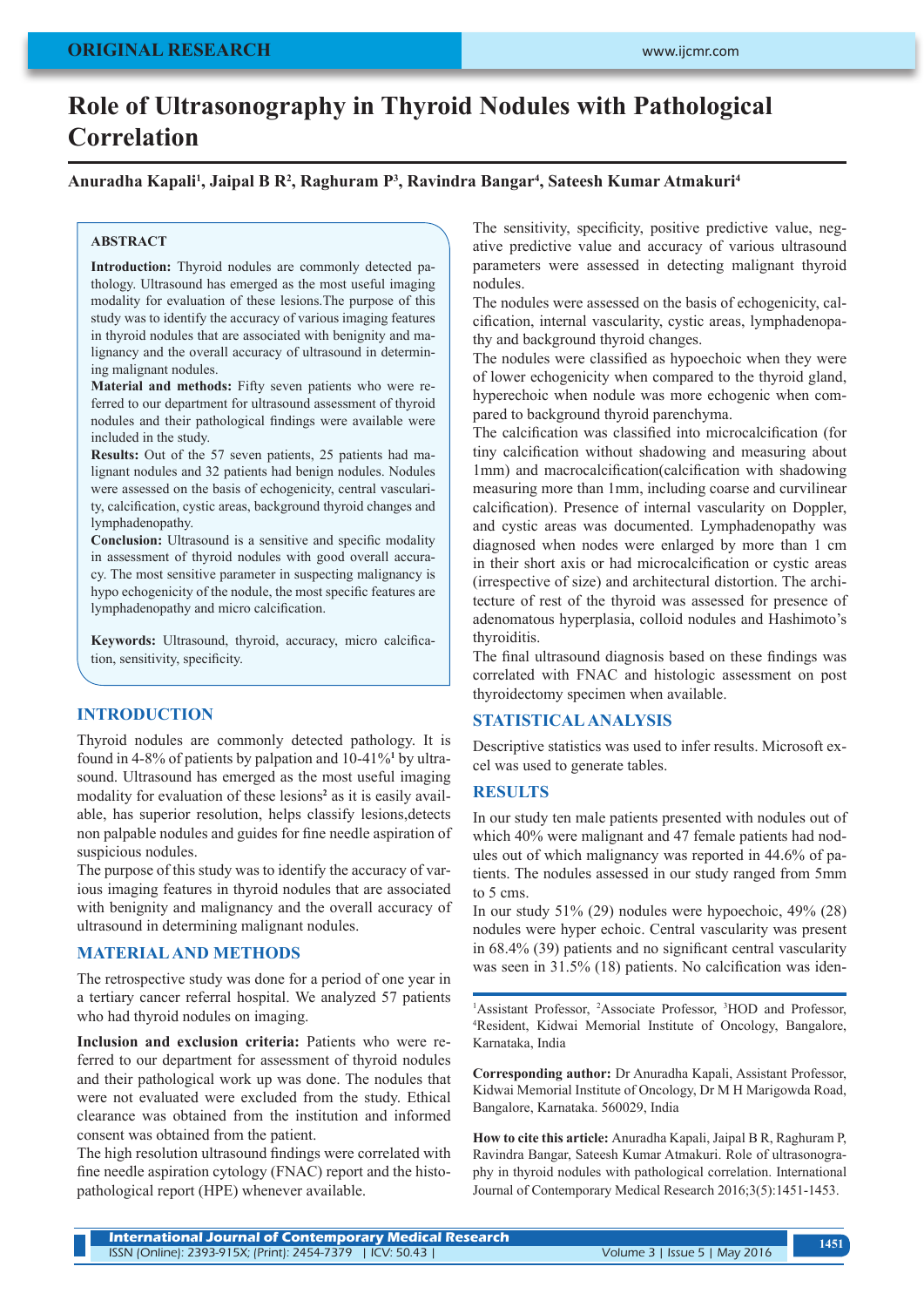tified in 54.3% (31) patients, macro calcification was seen in 26.3% (15) patients, micro calcification was seen in 17.5% (10) patients and one patient had mixed macro calcification and micro calcification(1.7%). Cystic areas were identified in 23% patients, two patients had honeycombing and 56.1% (32) patients had no cystic areas. Four patients had significant nodes two of these patients had micro calcification in the nodes and other two had no calcification. Normal thyroid background was present in 67% (38)patients; colloid/ adenomatous hyperplasia changes were seen in background thyroid in 29.8% (17) patients, Hashimoto's thyroiditis was seen in 2 patients.

The sensitivity, specificity, positive predictive value, negative predictive value and accuracy of each feature were calculated and are given in table 1. The sensitivity of hypoechogenecity, central vascularity, calcification, microcalcification, lymphadenopathy was 84%, 74%, 64%, 29% and 16% respectively. The specificity of hypoechogenecity, central vascularity, calcification, microcalcification, lymphadenopathy was 75%, 48%, 65%, 94%, and 100% respectively in diagnosing malignant nodules.

## **DISCUSSION**

Inour study an average of 42.2% malignant nodules were reported. The higher incidence of malignancy reported in our study is due to the fact that our center is a tertiary referral center.

The sensitivity of hypoechogencity in predicting malignancy was 84%, the specificity was 75% and the accuracy was 78.9%. According to a study by Papini et al, the sensitivity of hypoechoic nodules in predicting malignancy was 87%, which is similar to our study. Benign nodules were hypoechoic in 55% of cases.**<sup>3</sup>**

Central vascularity had a sensitivity of 74.1%, specificity of 48% and accuracy of 78.9% in predicting malignancy in our study.Intrinsic hyper vascularity is a feature of malignant nodules and is defined as flow that is higher in the central part of nodule than in the surrounding thyroid parenchyma. It occurs in 69 to 74% of thyroid malignancies according to a study by Hoang et al.**<sup>2</sup>** Benign nodules showed central vascularity in 50% of patients according to a study by Frates et al.**<sup>4</sup>** The sensitivity of any type of calcification to predict malignancy was 64%, the specificity was 65.6 % and the accuracy was 64.9% according to our study.In our study malignancy was associated with 70% of patients with micro calcifications and 60% of patients with macro calcifications. The sensitivity of microcalcifications in detecting malignancy was 29.1%, specificity was 93.9%, and accuracy was 66.6%. Micro calcification is a feature in papillary carcinoma and is seen due to the psammoma bodies. Coarse calcification is seen in medullary carcinoma and in adenomatous nodules. Micro calcification was seen in 43% of patients, macrocalcifications was seen in17% of patients with papillary carcinoma and in a study by Chan et al.**<sup>5</sup>**

The two patients who had honey combing (spongiform configuration) in our study had colloid nodules. In a study by Ginat et al honey combing was associated with nodular hyperplasia with specificity of 100%**<sup>6</sup>** similar finding were observed by Bonavita et al.<sup>7</sup> There were 12.2% (7) patients who had cystic areas with echogenic debris and comet tail arti-

| Feature                                                                                                                            | Sensitivity $(\% )$ | Specificity $(\% )$ | <b>Positive predictive</b><br>value $(\% )$ | Negative predictive<br>value $(\% )$ | Accuracy $(\% )$ |
|------------------------------------------------------------------------------------------------------------------------------------|---------------------|---------------------|---------------------------------------------|--------------------------------------|------------------|
| Hypoechogenicity                                                                                                                   | 84                  | 75                  | 72                                          | 85                                   | 78.9             |
| Central vascularity                                                                                                                | 74                  | 48                  | 58.9                                        | 72.4                                 | 78.9             |
| Calcification                                                                                                                      | 64                  | 65.6                | 59.2                                        | 70                                   | 64.9             |
| Microcalcification                                                                                                                 | 29.1                | 93.9                | 77.7                                        | 64.5                                 | 66.6             |
| Lymphadenopathy                                                                                                                    | 16                  | 100                 | 100                                         | 59                                   | 61.4             |
| Overall ultrasound                                                                                                                 | 88.4                | 73.3                | 74                                          | 88                                   | 80.3             |
| Toble 1: The concituity encaifaity positive prodictive velve peoplishes redictive velve and ecouragy of each ultressund feeture in |                     |                     |                                             |                                      |                  |

**Table-1:** The sensitivity, specificity, positive predictive value, negative predictive value and accuracy of each ultrasound feature in predicting malignancy.



**Figure-1:** Hypo echoic lesion in left lobe of thyroid with microcalcification



**Figure-2:** Significant internal vascularity is seen in the nodule. Pathologically proven to be Papillary carcinoma.

| 1452 |                                            | <b>International Journal of Contemporary Medical Research</b> |
|------|--------------------------------------------|---------------------------------------------------------------|
|      | Volume 3   Issue 5   May 2016   ICV: 50.43 | ISSN (Online): 2393-915X; (Print): 2454-7379                  |